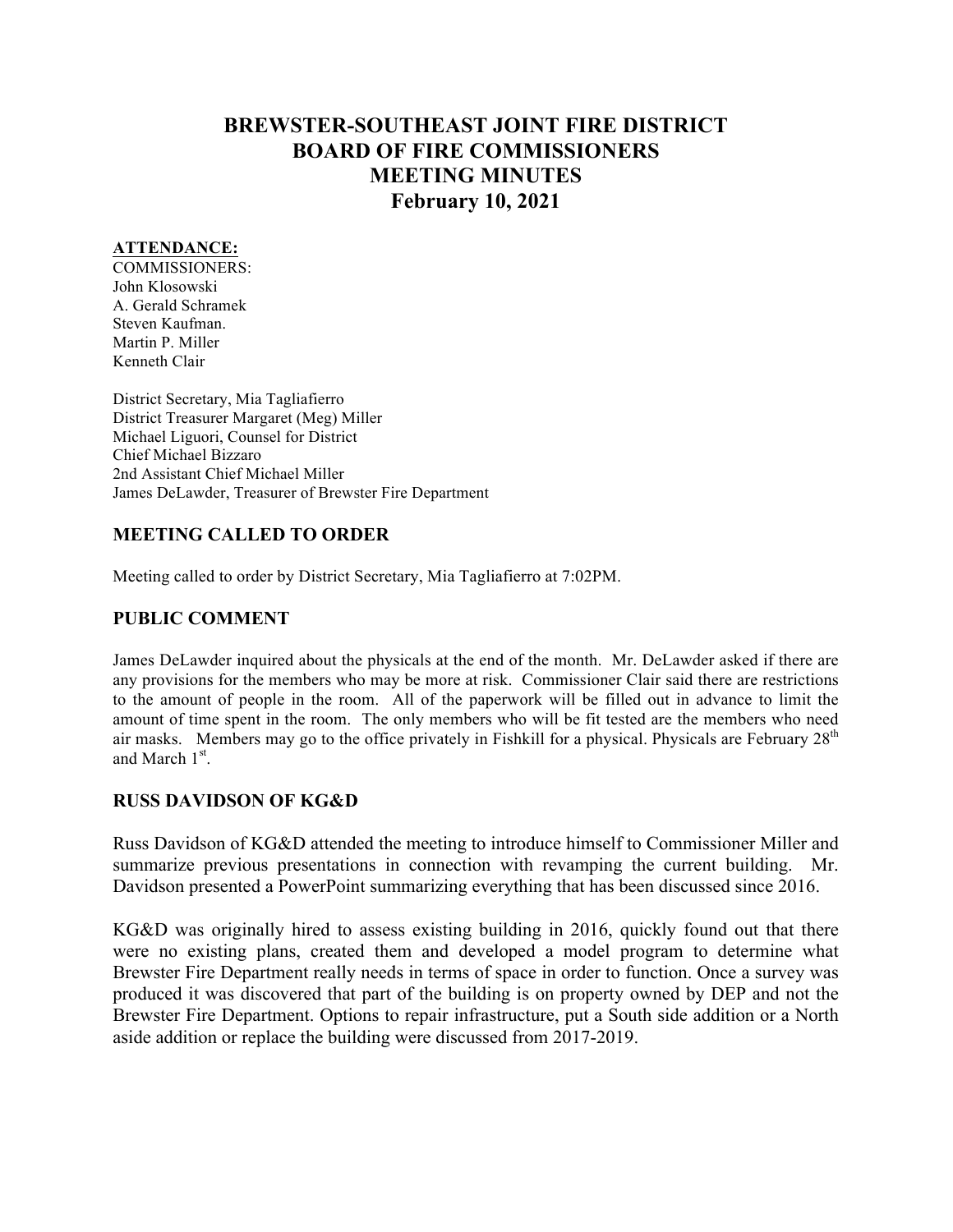Existing building accessibility, exiting and mechanical/electrical/plumbing issues were reviewed.

Proposed addition site plans were presented.

When this was originally discussed in 2018 the whole project cost was estimated at \$7,600,000. Another option was to swap with the Town Park and create and demolish existing firehouse and create a park on the corner.

Commissioner Miller asked about the streams that flow next to or beneath the building. There is a stream that runs right through the building that is in a pipe. Mr. Davidson said it is definitely a concern and it would have to be looked at carefully. Before anything was done a soil analysis would have to be done. Commissioner Klosowski said the Town was interested in keeping the existing building and turning it into a highway garage. Lengthy discussion regarding same.

A motion to authorize Russ Davidson to prepare proposal of budget and conceptual design was made by Commissioner Schramek, 2<sup>nd</sup> by Commissioner Clair. Motion carried 5-0.

### **APPROVAL OF A/C BID**

A motion to accept bid from Lyons Development was made by Commissioner Clair,  $2<sup>nd</sup>$  by Commissioner Schramek. Motion carried.

### **APPROVAL OF MEETING MINUTES**

A motion to approve the minutes of Organizational Minutes January 6, 2021 was made by Commissioner Clair,  $2<sup>nd</sup>$  by Commissioner Kaufman. Motion was carried unanimously.

A motion was made by Commissioner Klosowski,  $2<sup>nd</sup>$  by Commissioner Kaufman, to amend the minutes of January 2, 2020 to read:

"District Secretary: \$4,000.00/year Treasurer: \$13,000.00/year.

Admin to Chief: \$15.00 per hour."

Motion carried.

### **CORRESPONDENCE**

All correspondence was read by the District Secretary, Mia Tagliafierro.

A motion to move into Executive Session to discuss personnel matter was made by Commissioner Schramek,  $2^{nd}$  by Commissioner Kaufman. Motion carried. Executive session began at 8:05PM.

As a result of the executive session, Commissioner Klosowski made a motion to reinstate Badge #744, 2nd by Commissioner Schramek. Motion carried. Regular meeting resumed at 8:35PM.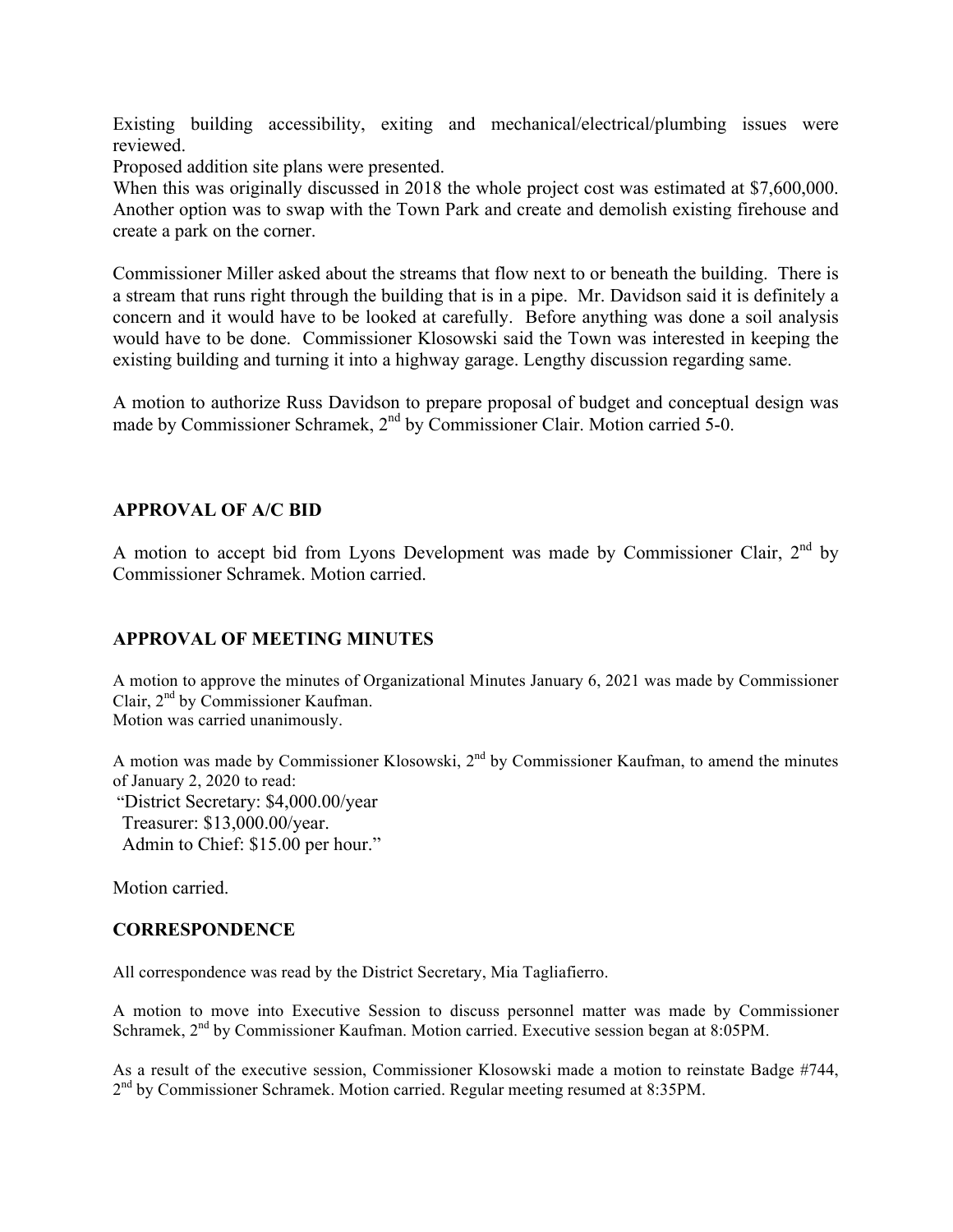### **ACCEPTANCE OF BILLS/VOUCHERS**

Motion to approve all bills and vouchers was made by Commissioner Kaufman, 2<sup>nd</sup> by Commissioner Miller. Motion carried.

### **COMPUTER/COMMUNICATIONS/RADIOS**

Commissioner Miller said the hub computers were delivered. One has been set up and is in operation. It will help the department with remote learning and be able to train people in a safer way. There may be some additional items to pick up, possibly a computer table.

Assistant Chief Miller said he is in need of software for the hub. Part of the hub's purpose is also training. Assistant Chief Miller has been shooting videos for the learning management system and is requesting software for editing, animating and inserting quizzes to the videos. He presented quotes from various software companies:

iSpring quoted an annual cost of \$670 VideoScribe quoted \$84/year Adobe Premier quoted \$195/year Vimeo: \$75/month

Assistant Chief Miller requested the Board to approve \$2,500 so they can also purchase microphones and other items that they will need.

Commissioner Clair made a motion to split the cost of the microphones with the Fire Department in the amount of  $$613.42$ ,  $2<sup>nd</sup>$  by Commissioner Miller. Motion carried.

Commissioner Miller made a motion to purchase video production equipment, 2<sup>nd</sup> by Commissioner Clair. Motion carried.

# **FACILITIES**

Commissioner Clair said that snow plowing is going well.

Commissioner Klosowski mentioned that 11-5-1's bay at Station One is bent. The ladder is pushed back and the bay door is bent.

Roof siren will be installed once the weather warms up.

Main station generator radiator will be replaced on Thursday.

Chief Bizzaro said that the cameras time stamps are wrong at Station One.

# **FIRE AND EMS EQUIPMENT**

Commisisoner Klosowski reports that the 45 min. air bottles came in. One was damaged. The gas meters were supposed to be sent February 4-11 but the shipment was rescheduled. Commissioner Clair reports that all air packs have been float tested and batteries have been changed.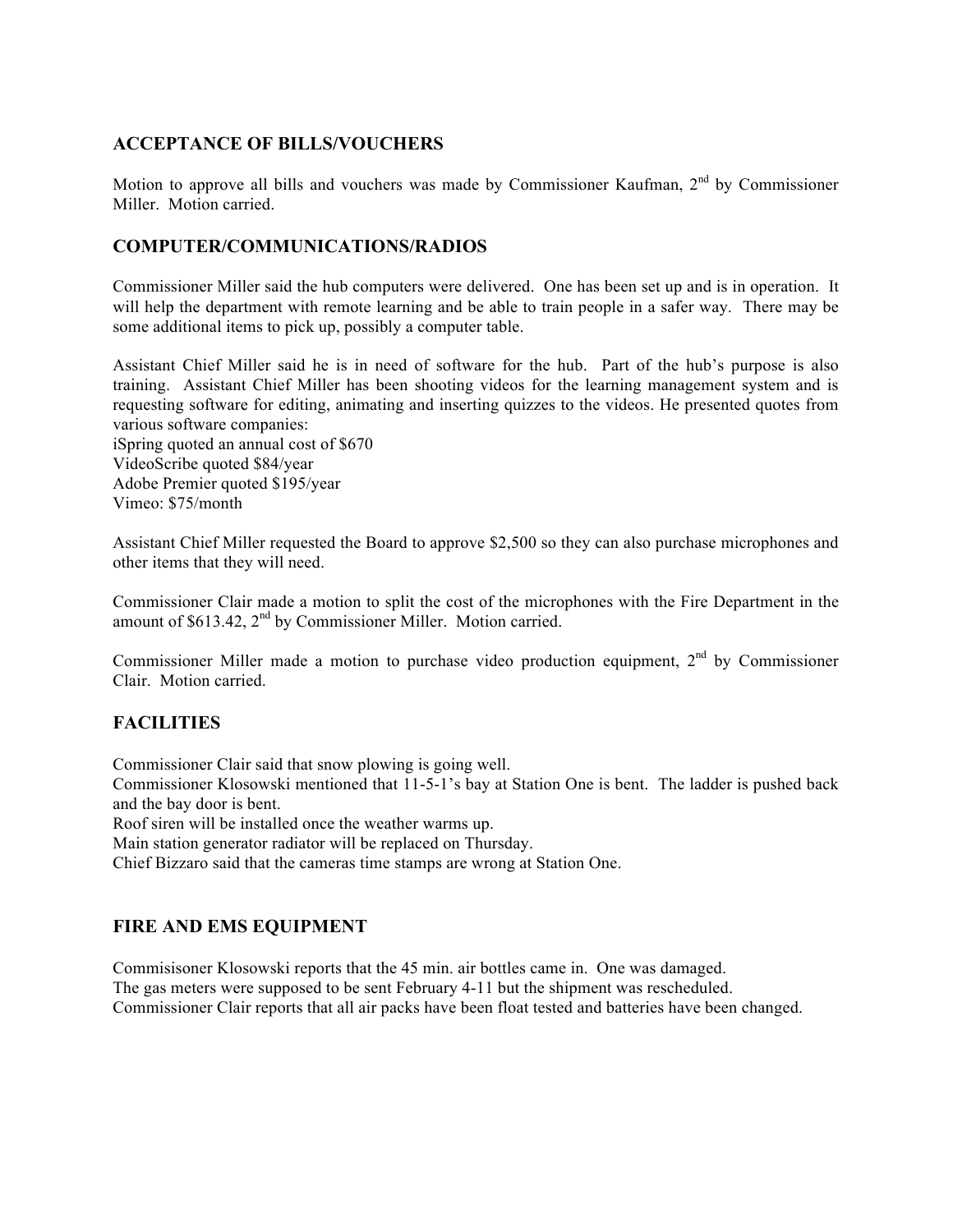### **FIRE ROADS**

Commissioner Kaufman is still waiting for the map from the County.

#### **FIRE PREVENTION**

Commissioner Clair would like to make fire prevention videos for the learning management system with Assistant Chief Miller.

#### **INSURANCE CLAIMS/VFBL**

Commissioner Schramek reports that the District will need to submit a claim for the damage sustained to 11-6-1.

### **LEGAL CONTACT/REPORTS**

Brief discussion regarding covid phases and procedures. Michael Liguori circulated a draft of the proposed Phases. The Board will review his proposed procedures.

# **LOSAP**

Commissioner Kaufman has all of the paperwork filled out and he is waiting for the admin to get back to him with the information needed so he can submit it by March 1.

### **OSHA MANDATES**

Commissioner Clair reviewed the rules for the physicals. Everyone must wait outside, and they are only allowing 3 people in at a time. Everyone must wear face coverings and stations will be sanitized in between physicals.

Hose testing and pump testing is booked.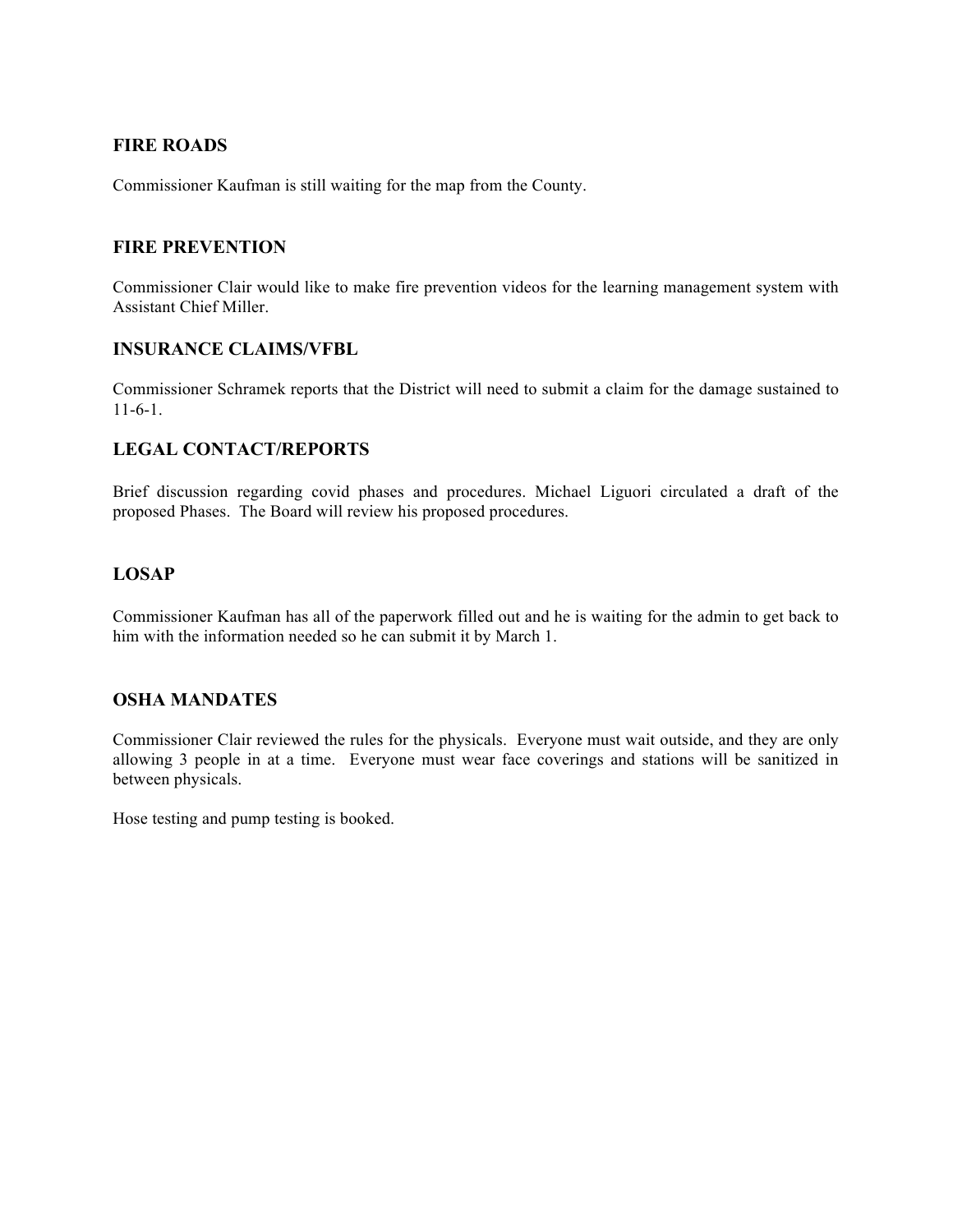# **VEHICLE MAINTENANCE**

| Vehicle      | Beginning<br>Mileage | Ending<br>Mileage | Total<br>Monthly<br>Mileage | Work Performed                                     |
|--------------|----------------------|-------------------|-----------------------------|----------------------------------------------------|
| $11 - 1 - 1$ | 66,597               | 66,869            | 272                         | Batteries replaced by Joe Dexter on<br>Jan. $30th$ |
| $11 - 1 - 2$ | 43,075               | 43,214            | 139                         | Serviced for no-start issues                       |
| $11 - 1 - 3$ | 43,902               | 44,272            | 372                         |                                                    |

# **RECRUITMENT AND RETENTION**

Nothing to report.

# **CHIEF'S REPORT**

Chief Bizzaro reports that members are asking for salt spreaders for each station. Commissioner Klosowski will go to Palmer's Hardware.

Member applications were submitted. A motion to approve the 4 membership applications pending the Board's review was made by Commissioner Miller 2<sup>nd</sup> by Commissioner Clair. Motion carried.

Chief Bizzaro asked for approval for 8 students to attend a training session in Enfield, Connecticut. The training is \$300/student. A motion to approve 8 students to attend the training was made by Commissioner Clair, 2<sup>nd</sup> by Commissioner Miller. Motion carried.

Chief Bizzaro is requesting 20 pagers and 40 batteries. He will present the cost of the pagers at the next meeting.

There was an issue with EMstar adding new members to the PCR program. Commissioner Schramek mentioned that he will handle any issues with EMstar.

# **FUTURE CAPITAL PROJECTS**

Previously discussed.